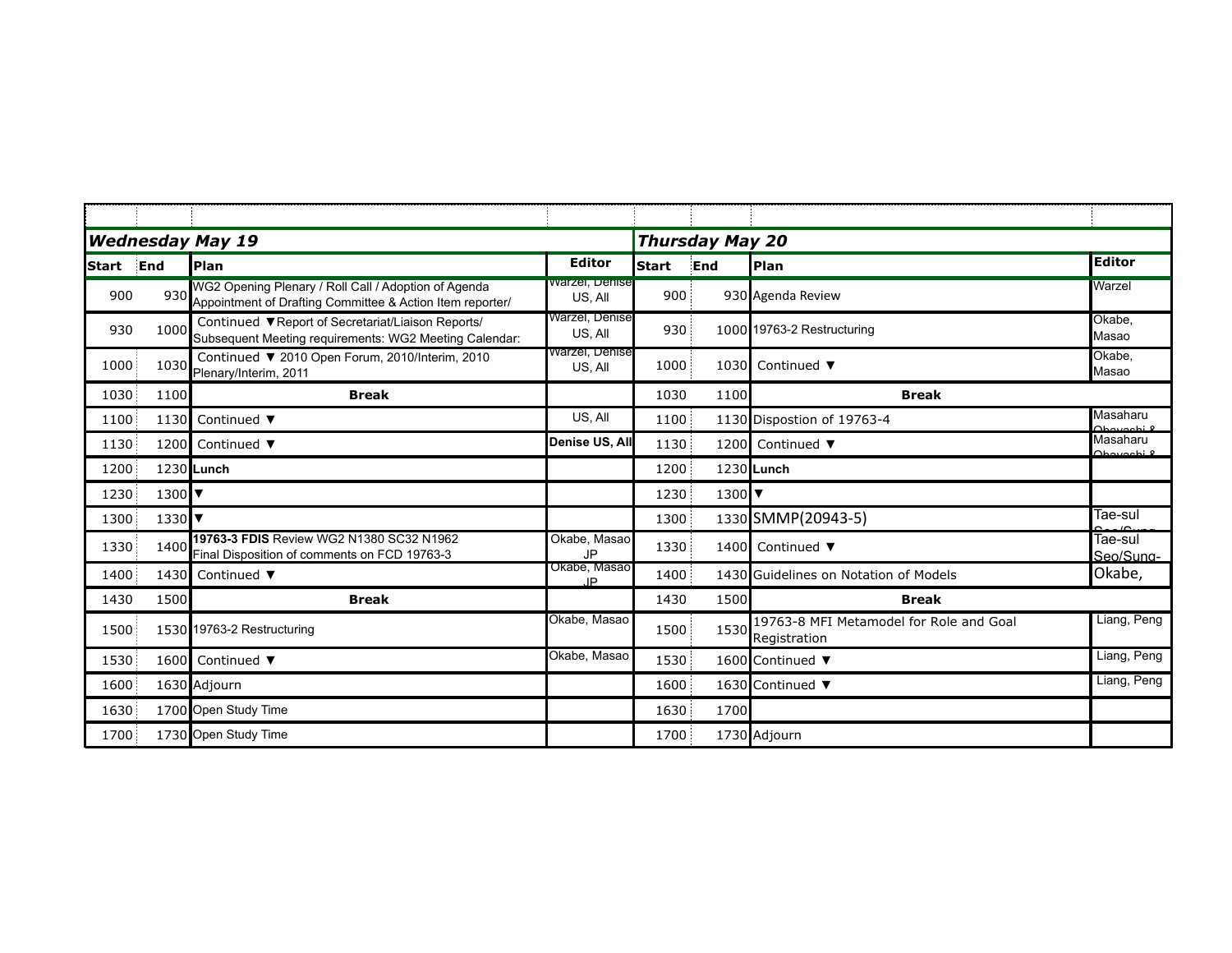|           | Friday May 21 |                                                                                                            |                               |  |  |  |  |
|-----------|---------------|------------------------------------------------------------------------------------------------------------|-------------------------------|--|--|--|--|
| Period    |               | Plan                                                                                                       |                               |  |  |  |  |
| 900       |               | 930 Registration: 11179-6, 19763-6: Step through these standards<br>and make recommendations for revisions | Warzel and<br>Editors         |  |  |  |  |
| 930       |               | 1000 11179-6 See Document/Input from Ray                                                                   | warzel and<br><b>F</b> ditors |  |  |  |  |
| 1000      |               | 1030 11179-1 Review/Guidance on new Ed ▼                                                                   | Delegates                     |  |  |  |  |
| 1030      |               | 1100 Break                                                                                                 |                               |  |  |  |  |
| 1100      |               | 1130 19763-1 Review/Discuss refactoring                                                                    | Horiuchi                      |  |  |  |  |
| 1130 Noon |               |                                                                                                            | Horiuchi                      |  |  |  |  |
| Inoon     |               | 1230 Adjourn                                                                                               |                               |  |  |  |  |
|           |               |                                                                                                            |                               |  |  |  |  |
|           |               |                                                                                                            |                               |  |  |  |  |
|           |               |                                                                                                            |                               |  |  |  |  |
|           |               |                                                                                                            |                               |  |  |  |  |
|           |               |                                                                                                            |                               |  |  |  |  |
|           |               |                                                                                                            |                               |  |  |  |  |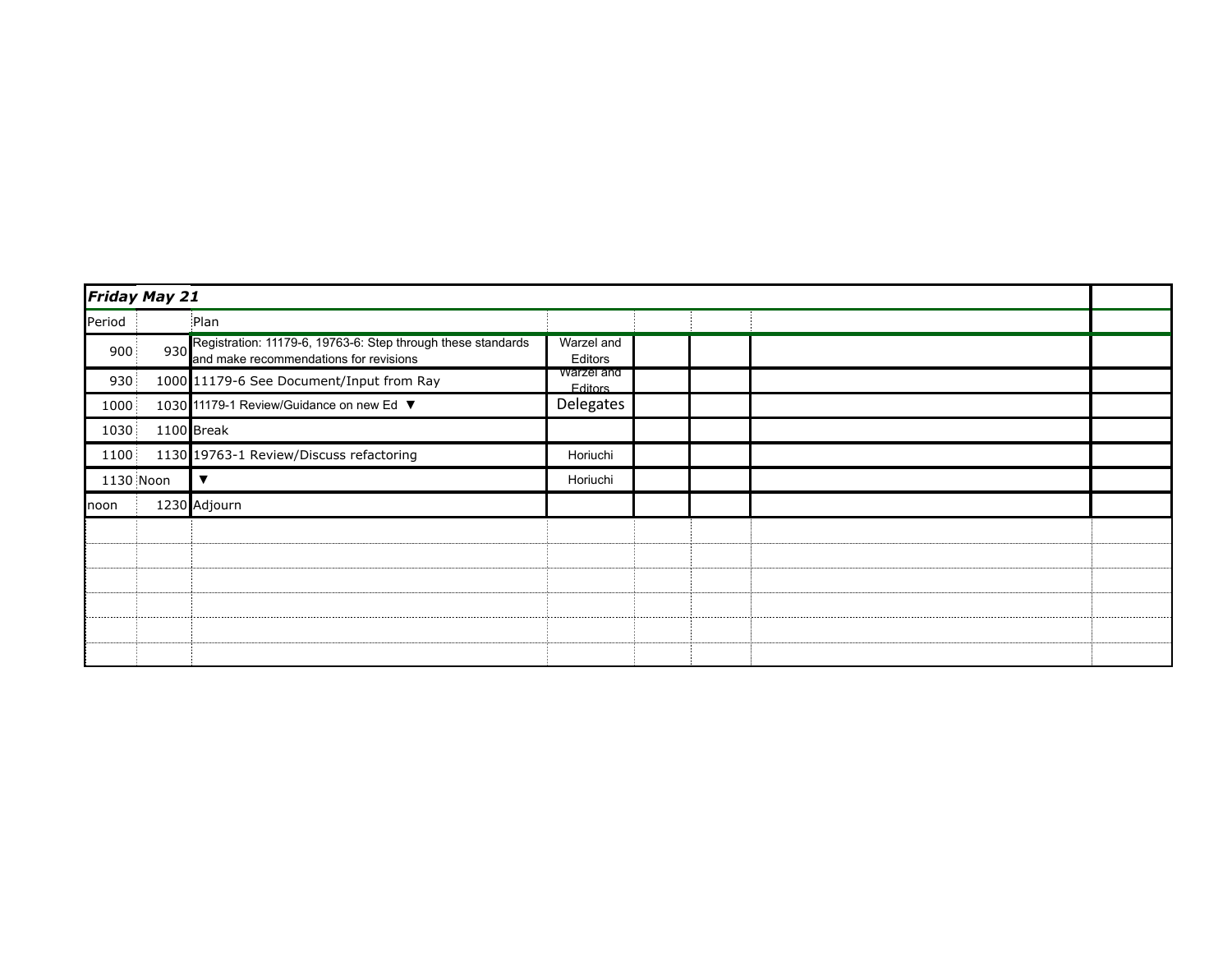| Monday May 24 |      |                                                                                                                                  |                                                          | <b>Tuesday May 25</b> |      |                                                    |                                             |
|---------------|------|----------------------------------------------------------------------------------------------------------------------------------|----------------------------------------------------------|-----------------------|------|----------------------------------------------------|---------------------------------------------|
| <b>Start</b>  | End  | Plan                                                                                                                             | <b>Editor</b>                                            | <b>Start</b>          | End  | Plan                                               | <b>Editor</b>                               |
| 900           |      | 930 SC32 Opening Plenary                                                                                                         | Bargmeyer                                                | 900                   |      | 930 ROR and RGPS                                   | Horiuchi                                    |
| 930           |      | 1000 SC32 Opening Plenary Continued ▼                                                                                            | Bargmeyer                                                | 930                   |      | 1000 Study Period on ROR                           | Horiuchi                                    |
| 1000          |      | 1030 SC32 Opening Plenary Continued ▼                                                                                            | Bargmeyer                                                | 1000                  |      | 1030 Continued ▼                                   | Horiuchi                                    |
| 1030          | 1100 | <b>Break</b>                                                                                                                     |                                                          | 1030                  | 1100 | <b>Break</b>                                       |                                             |
| 1100          |      | 1130 Tutorials                                                                                                                   |                                                          | 1100                  |      | 1130 Roadmap Discussion                            | Warzel, All                                 |
| 1130          |      | 1200 Tutorials ▼                                                                                                                 |                                                          | 1130                  |      | 1200 Continued ▼                                   | Warzel, All                                 |
| 1200          | 1230 | Lunch                                                                                                                            |                                                          | 1200                  | 1230 | Lunch                                              |                                             |
| 1230          | 1300 | ▼                                                                                                                                |                                                          | 1230                  | 1300 | ▼                                                  |                                             |
| 1300          | 1330 | $\blacktriangledown$                                                                                                             |                                                          | 1300                  | 1330 | $\blacktriangledown$                               |                                             |
| 1330          |      | 1400 WG2 Agenda Review                                                                                                           |                                                          | 1330                  |      | 1400 ISO 19763-7 MFI Serivces Registration         | He Keqing<br>CMMone                         |
| 1400          |      | 1430 STUDY PERIOD Metadata Registry for the Semantic Web -                                                                       | Jeong KR, Doo                                            | 1400                  |      | 1430 Continued ▼                                   | He Keqing<br>CLLML                          |
| 1430          | 1500 | <b>Break</b>                                                                                                                     |                                                          | 1430                  | 1500 | <b>Break</b>                                       |                                             |
| 1500          |      | 19763-5 MFI Metamodel for Process Registration WG2<br>1530 N138 2010-02-15 Japanese Comments on 3rd sneak<br>peek of CD2 19763-5 | He Keqing Civ,<br>Wang Jian CN,<br>He Yangfan<br>CN Wang | 1500                  |      | 1530 Continued ▼                                   | <b>He Keqing</b><br>CN, Wang<br>Jian CN, He |
| 1530          | 1600 | Continued $\blacktriangledown$                                                                                                   | He Keqing CN,<br>Wang Jian CN                            | 1530                  |      | 1600 19763-9 MFIMetamodel for Model Selection (TR) | Jian Wang                                   |
| 1630          | 1700 | Continued ▼                                                                                                                      | He Keqing CN,<br>Wang Jian CN                            | 1630                  |      | 1700 Continued ▼                                   | Jian Wang                                   |
| 1700          |      | 1730 Adjourn                                                                                                                     |                                                          | 1700                  |      | 1730 Adjourn                                       |                                             |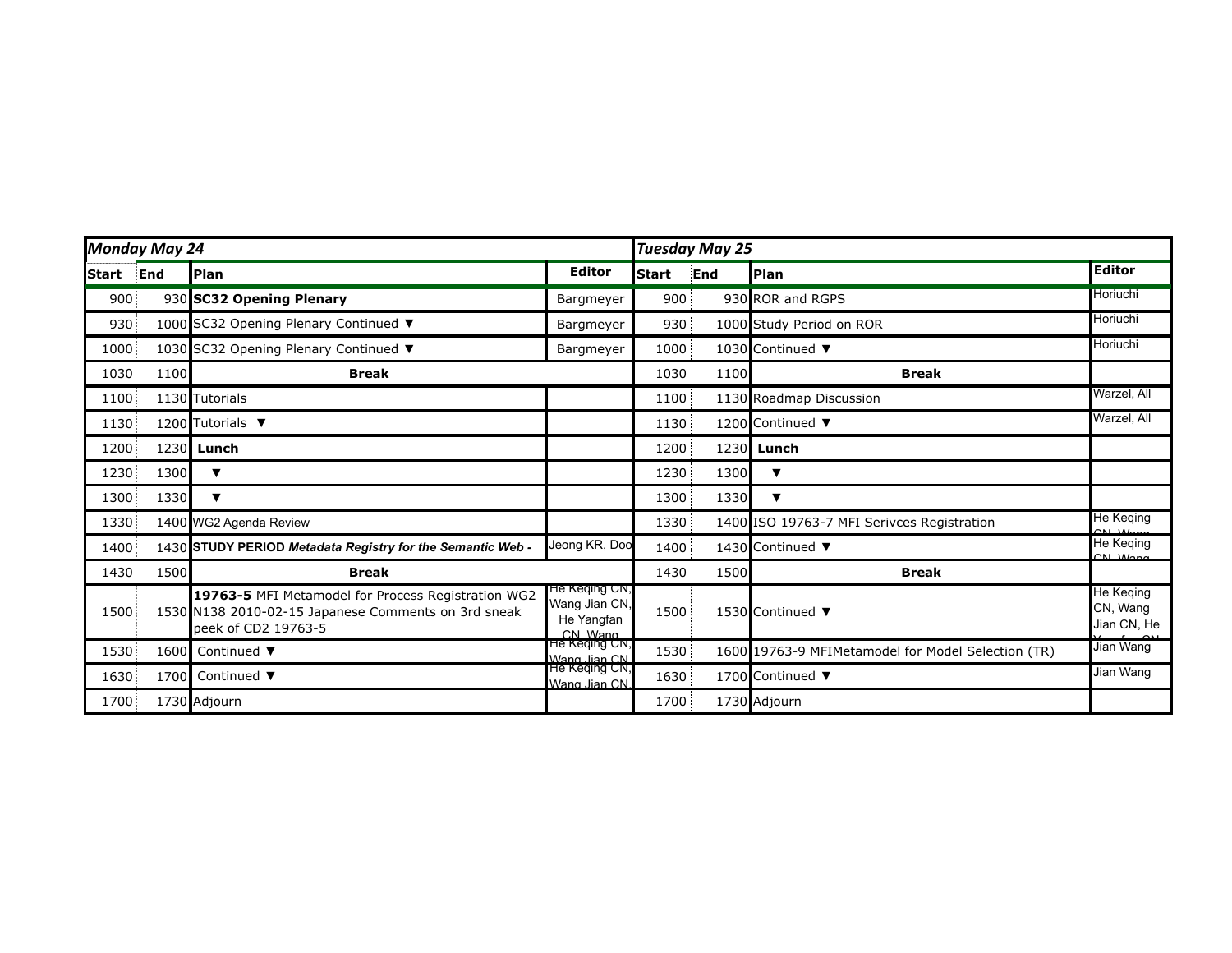| <b>Wednesday May 26</b> |      |                                                                                                               |                               | <b>Thursday May 27</b> |      |                                                                                                                                                                      |                            |
|-------------------------|------|---------------------------------------------------------------------------------------------------------------|-------------------------------|------------------------|------|----------------------------------------------------------------------------------------------------------------------------------------------------------------------|----------------------------|
| <b>Start</b>            | End  | Plan                                                                                                          | <b>Editor</b>                 | <b>Start</b>           | End  | Plan                                                                                                                                                                 | <b>Editor</b>              |
| 900                     |      | 930 19763 7 and 9 Continue                                                                                    |                               | 900                    |      | <b>WG2 CLOSING PLENARY Review Program of Work,</b><br>930 Priorities and target dates; Project Subdivisions, New<br>Projects, Project Withdrawals                    | Warzel, US                 |
| 930                     | 1000 | Cont. $\blacktriangledown$                                                                                    |                               | 930                    |      | WG2 CLOSING PLENARY continued: Items for future work, Warzel, US<br>1000 Project Editor and Liaison Assignments, JCT1 decisions,<br>review and Revise Business Plans |                            |
| 1000                    |      | 1030 24706-1 Review                                                                                           | Dan Gillman                   | 1000                   | 1030 | WG2 CLOSING PLENARY continued: Status Reports and<br><b>Discussion Liaison Reports</b>                                                                               | Warzel, US                 |
| 1030                    | 1100 | <b>Break</b>                                                                                                  |                               | 1030                   | 1100 | <b>Break</b>                                                                                                                                                         |                            |
| 1100                    |      | 1130 RGPS RMODP Library Example                                                                               | vvang Jian Civ,<br>He Yangfan | 1100                   | 1130 | WG2 CLOSING PLENARY continued: Possible ad hoc item Warzel, US<br>from SC32: SC36/WG4                                                                                |                            |
| 1130                    | 1200 | Cont. $\blacktriangledown$                                                                                    | Wang Jian CN,<br>He Yangfan   | 1130                   | 1200 | WG2 CLOSING PLENARY continued: Approval of<br>resolutions, Wrap up                                                                                                   | Warzel, US                 |
| 1200                    | 1230 | Lunch                                                                                                         |                               | 1200                   | 1230 | Lunch                                                                                                                                                                |                            |
| 1230                    | 1300 | $\blacktriangledown$                                                                                          |                               | 1230                   | 1300 | $\blacktriangledown$                                                                                                                                                 |                            |
| 1300                    | 1330 | $\overline{\mathbf{v}}$                                                                                       |                               | 1300                   | 1330 | $\overline{\mathbf{v}}$                                                                                                                                              |                            |
| 1330                    | 1400 | 20943-6 PDTR                                                                                                  | Jeong KR, Doo                 | 1330                   |      | 1400 19763-5 MFI Metamodel for Process Registration                                                                                                                  | He Keging                  |
| 1400                    | 1430 | Cont. $\blacktriangledown$                                                                                    |                               | 1400                   | 1430 | Cont. $\blacktriangledown$                                                                                                                                           | Cont. $\blacktriangledown$ |
| 1430                    | 1500 | <b>Break</b>                                                                                                  |                               | 1430                   | 1500 | <b>Break</b>                                                                                                                                                         |                            |
| 1500                    |      | 1530 11179 Ed 4, parts 2-4 revision discussion                                                                | warzel, Denise<br>11S         | 1500                   | 1530 | Cont. $\blacktriangledown$                                                                                                                                           | He Keging                  |
| 1530                    | 1600 | SQL/MM Use Cases and Update WG4: WG2 N1397 2010-05-<br>09 WD3 13249-8 SQL/MM Part 8: Metadata Registry Access | WG2 and WG4                   | 1530                   |      | 20944 Review FDIS; 24706 FCD Project Status; 24706-2<br>1600 Status and Discuss IdentifiersWG2 N1382 SC32 N1970<br>Summary voting on 32N1918 RCD 24706-1             | Farance,<br>Frank US       |
| 1600                    | 1630 | Cont. $\blacktriangledown$                                                                                    |                               | 1600                   | 1630 | Cont. $\blacktriangledown$                                                                                                                                           | Farance,                   |
| 1630                    | 1700 | Study Period: Ontologies and Data Exchange<br>Agreements                                                      | Farance, Frank<br>US          | 1630                   | 1700 |                                                                                                                                                                      |                            |
| 1700                    |      | 1730 Adjourn                                                                                                  |                               | 1700                   | 1730 |                                                                                                                                                                      |                            |
| FridayMay 28            |      |                                                                                                               |                               |                        |      |                                                                                                                                                                      |                            |
| Period                  |      | Plan                                                                                                          |                               |                        |      |                                                                                                                                                                      |                            |
| 900                     |      | 930 SC 32 Closing Plenary                                                                                     |                               |                        |      |                                                                                                                                                                      |                            |
| 930                     | 1000 | $\overline{\mathbf{v}}$                                                                                       |                               |                        |      |                                                                                                                                                                      |                            |
| 1000                    | 1030 | $\overline{\mathbf{v}}$                                                                                       |                               |                        |      |                                                                                                                                                                      |                            |
| 1100                    | 1130 | $\overline{\mathbf{v}}$                                                                                       |                               |                        |      |                                                                                                                                                                      |                            |